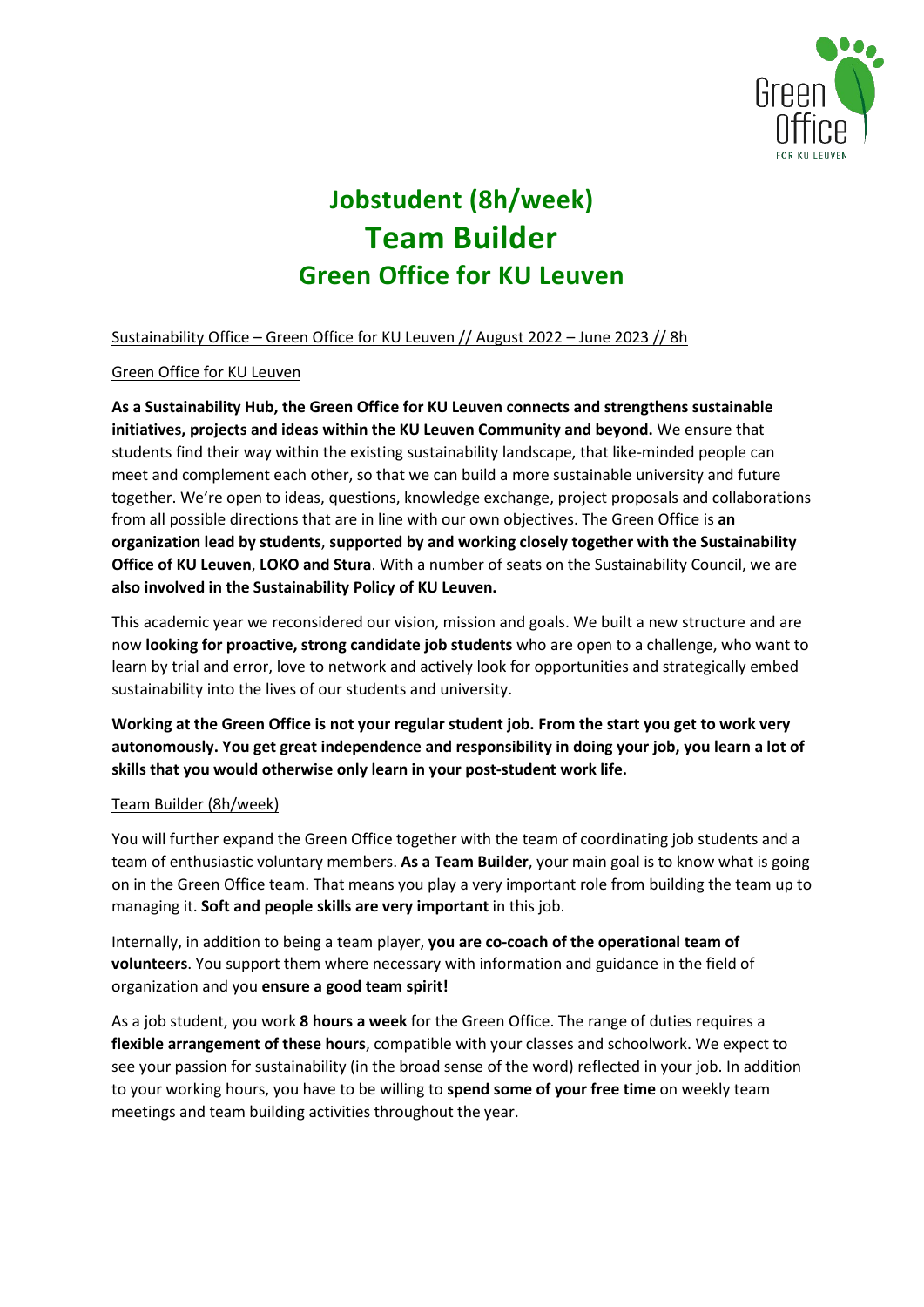## Jouw profiel:

- You are a KU Leuven (association) student in the academic year 2022-2023
- You are proactive and know how to tackle things
- You have the necessary soft skills, such as active listening, communicating, being empathetic, problem-solving, critical thinking, and being able to take up leadership
- You are honest and transparent
- You are team oriented
- You have a great interest in people manager skills
- You love to look for fun activities to organize for the team
- You can organize and coordinate
- You like the idea of coaching, and you would like to develop this skill
- You investigate what the needs are within the team and you organize the necessary training sessions or workshops
- You can express yourself clearly in English (speaking and writing) and Dutch (writing and reading) – Yes, Google Translate is our friend

### Plus points:

- You are available for 2 to 3 weeks in August to get initiated in the Green Office and prepare for the start of the academic year (other availabilities can be discussed)
- You are available between September 12 and 23 for a few start-up days and a full-/part-time start-up week before the start of the academic year
- You are actively interested in sustainability

### What will you do?

- Together with the rest of the coordinating team, you are the voice and face of the Green Office. In concrete terms, this means, for example, that you make various auditorium visits at the start of the academic year and man information stands at the Orientation Days and Student Welcome to promote the Green Office.
- You are responsible for planning auditorium visits at the start of the academic year to promote the Green Office and to recruit volunteers. (Aula visits are with the whole coordinating team)
- You actively contribute to the weekly team meetings
- Together with the other coordinating members you coordinate, support and coach the operational team of voluntary members.
- You organize Open Meetings with the goal of encouraging students to become a member of the Green Office and to be part of the operational team.
- Together with the coordinator of the Green Office, you review the needs of the Green Office and include these in your recruitment of voluntary members.
- After recruiting new volunteers, you organize an introductory meeting with everyone in the team.
- You assess the current membership model (working with volunteers), investigate other possibilities of volunteering and report on this to the Coordinator
- You coordinate, support and coach the operational team of volunteer members together with the other student coordinators.
- You ensure that the existing team feels good, that members are heard
- You look for solutions to problems
- You let mutual conversations take place when necessary